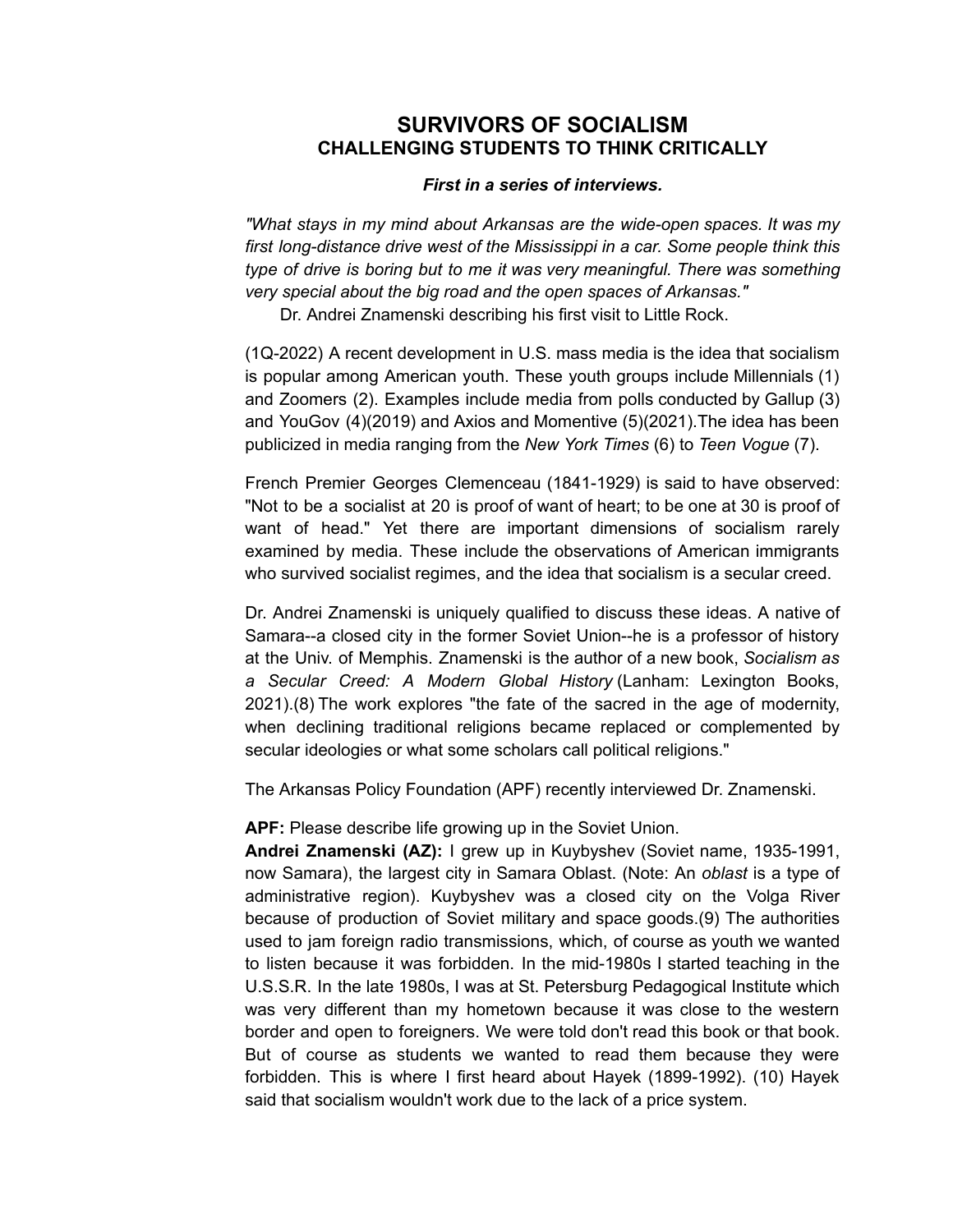That's how we were gradually demolishing the system in the Soviet Union: reading forbidden books and listening to foreign radio.

**APF:** How did you come to live in the United States?

**AZ:** I came to the U.S. in 1993, and earned my Ph.D. at the University of Toledo in Ohio. My dissertation was on Russian Orthodox and Native Americans in Alaska. I defended my dissertation and was hired in 1997 at Alabama State University, a historically black college. I taught there for 12 years and then moved to the University of Memphis, where, because of a smaller teaching load I have more time for reading and writing books.

I'm more concerned at this point in discussing ideas through my books.

**APF:** How has growing up in the Soviet Union informed your teaching style? **AZ:** One develops certain traits to survive. People learn how to read between the lines when living under such a system. One learns to not directly criticize but to use indirect example to make a point. I provide my students with examples from Soviet history. I've shown them pictures of people standing in line waiting for hours to buy food. Why? The Soviet government was trying to regulate the market. Lockdowns in the U.S. are similar. Government tries to regulate supply chains and causes shortages.

Another example would be the suppression of local history when it should be taught by region. In such a system, history books are the same and imposed on every region. Imagine not learning Arkansas history in an Arkansas school.

**APF:** Please elaborate on the issue of economic shortages.

**AZ:** We'll always have disruption of consumer goods when the government tries to regulate the economy. In the Soviet Union, there were shortages of food, shoes, any other basic items. You couldn't just go out and buy a box of chocolate candies, good-looking clothing or a car. To get a car you'd have to be big shot in the party or wait 10 years. In the U.S., consumer goods shortages are the result of government intervention.

## **APF:** Please explain the appeal of socialism to some American youth.

**AZ:** One of the reasons I teach is to work with young people to show them that socialism is essentially wrong as an idea. Sometimes they think socialism is 'cool.' It's counter-cultural. No, it's not countercultural. There is an attempt by certain institutions in our society to mainstream it. Young people want to be different. They want to challenge. But socialism is more of a fad that is based on a misplaced sense of justice and envy. Socialists have jumped from the Soviet Union to China to Cuba and Venezuela. The socialists will say it's different each time but it's not. Each time socialism fails to deliver goods. I ask, 'So when are you going to stop? I tell students, 'See for yourself. Be critical. Think critically. Read and verify.'